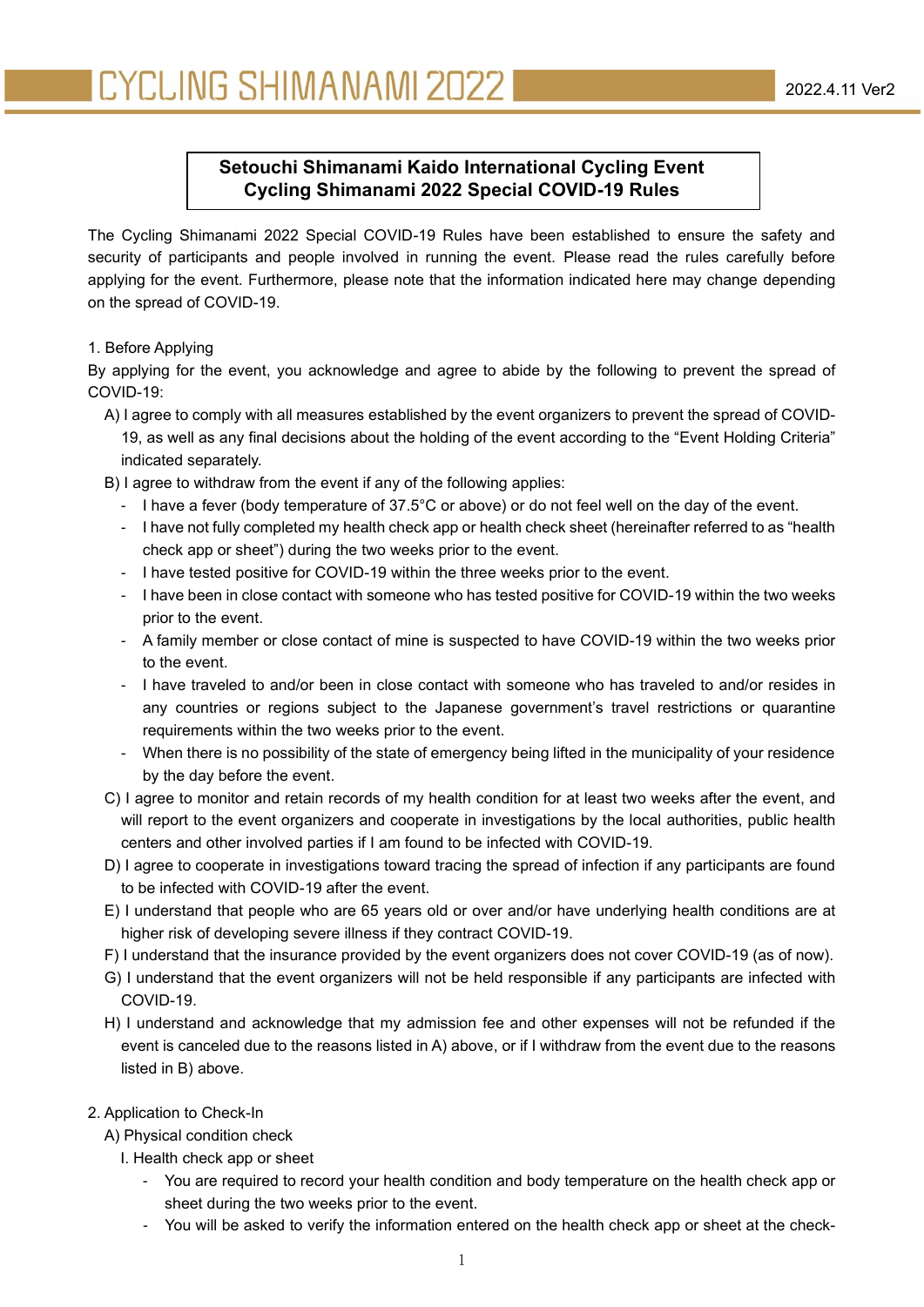in counter on the day before the event.

- You may not be allowed to participate if you do not present your health check app or sheet at the check-in counter, or if any information you have provided proves to be false.
- The event secretariat may request that you consult a prefectural COVID-19 call center (see the "Information on health and medical consultation" and "Multilingual Hotlines and Call Centers" pages on the Ministry of Health, Labour and Welfare website) or a doctor depending on the information you provide on your health check app or sheet. In such cases, please follow the instructions from the call center or doctor and report the details to the secretariat. Please understand in advance that you may not be allowed to participate depending on the circumstances.
- II. Pre-event COVID-19 testing
	- All participants may be subject to a COVID-19 test designated by the event organizers. Whether or not this test will be conducted and the details of such test will be announced as soon as they are finalized.
	- If this test is conducted, you may be asked to pay an additional COVID-19 prevention fee separately from the admission fee. Whether or not this fee will be charged and the amount of such fee will be announced as soon as they are finalized.
- III. Vaccination
	- Please note that you may be strongly recommended to get vaccinated (or required to get vaccinated and show proof of vaccination status) before participating in the event depending on the situation of COVID-19 vaccinations in the future.
- B) Check-in venue
	- In order to reduce congestion during check-in, you are asked to specify your preferred check-in venue in your application. Please note that your check-in time may be specified depending on the spread of COVID-19.
- 3. Check-In (Day Before Event)
	- A) Venue entry
		- I. Arrival
			- Please check-in at the venue you specified in advance.
		- II. Measuring your body temperature
			- Your body temperature will be measured at the entrance. If you have a fever (body temperature of 37.5°C or above), you will not be allowed to enter the check-in venue or participate in the event, regardless of whether or not you have tested positive for COVID-19.
		- III. Preventive measures
			- Once you have entered the check-in venue, you will need to follow our staff's instructions and cooperate in taking preventive measures such as wearing a face mask, disinfecting your hands, and refraining from talking.
	- B) Check-in
		- I. Health check app or sheet
			- You will be required to show your health check app or sheet results at the check-in counter. You may not be allowed to participate if you do not present your health check app or sheet at the checkin counter, or if any information you have provided proves to be false.
		- II. Bag for personal belongings
			- You will be provided a bag at check-in to put your personal belongings in so as to decrease the number of close contacts on the day of the event. Put the belongings you will need at the finish line (such as a change of clothes) and submit it when you check-in. Your checked belongings will be handed back to you at the finish line on the following day.
			- Please do not put valuable belongings in the bag. The event organizers will not be responsible for any lost or stolen items.
		- III. Preventive measures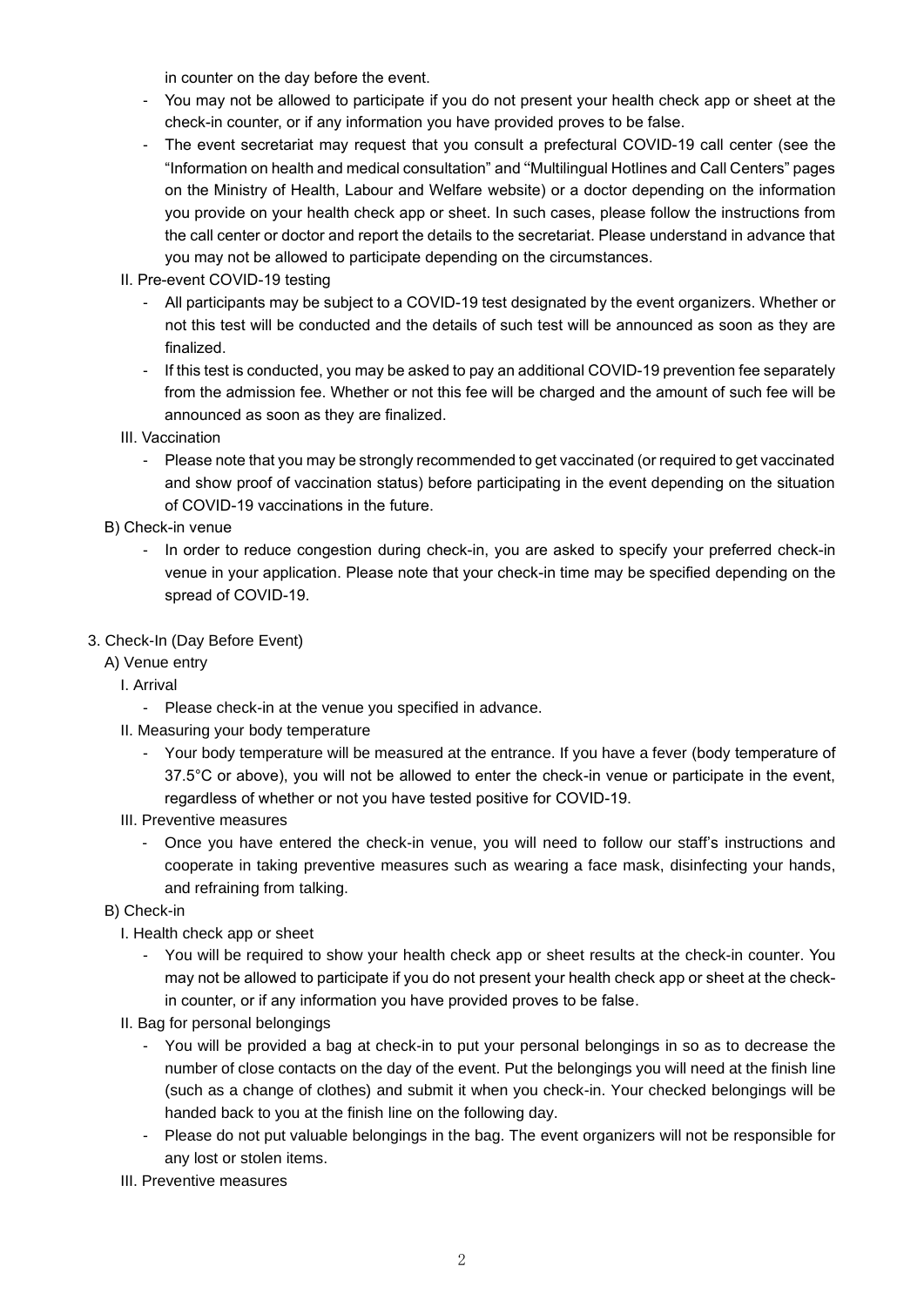- When you are at the check-in venue, you will need to follow our staff's instructions and cooperate in taking preventive measures such as wearing a face mask, disinfecting your hands, and refraining from talking.
- IV. Verifying your identity
	- You may be required to have your identity verified at check-in by showing an official document with a photo of your face depending on the spread of COVID-19 or other circumstances. You may not have someone else check-in for you.
- 4. Day of Event
	- A) Entering the starting venue/lining up
		- I. Entering the venue
			- Make sure that you enter the starting venue during the time slot specified in advance.
		- II. Measuring your body temperature
			- Your body temperature will be measured when you enter the starting venue. If you have a fever (body temperature of 37.5°C or above), you will not be allowed to participate in the event, regardless of whether or not you have tested positive for COVID-19.
			- After your body temperature is measured, you will go through a physical condition check.
			- After your body temperature is measured and your physical condition is checked, you will be provided with a wrist band that you are required to wear.
		- III. Lining up/start
			- Participants are sent off in groups, with a short time delay between each group. This is not a timed race, so please do not rush.
			- Participants are required to remain masked until immediately before the start.
		- IV. Preventive measures
			- When you are at the starting venue, you will need to follow our staff's instructions and cooperate in taking preventive measures such as wearing a face mask, disinfecting your hands, and refraining from talking.

### B) Start to finish

- I. Preventive measures on the road
	- You are required to wear a face mask at all times including immediately before starting, while you are at an aid station, and after you finish. The only exception is when you are riding on the road.
	- Although it is up to you to decide whether to wear a mask when you are on the road, you are always required to remain masked otherwise. When you take off your mask, please be sure to carry it with you.
	- If possible, please continue to practice preventive measures when you are on the road, for example, by wearing a bandana, sports face mask, neck guard or other covering. However, this is not necessarily recommended because it may put you at risk of heat stroke or lack of oxygen.
	- Please remember to social distance and refrain from talking while on the road.
	- Please do not spit on the road.
- II. Aid stations
	- Participants are required to wear their own face masks inside aid stations.
	- Only a basic set of individually packaged foods will be provided.
	- Please remember to social distance and refrain from talking or loitering when eating or drinking at aid stations.
	- Please bring your own food and drink if necessary as only a basic set of foods will be provided.
	- Please take all unfinished food or drink with you.
	- Please be sure to dispose of all of your trash yourself.

III. Finish venue

- Participants are required to wear their own face masks after they finish.
- Your certificate of completion will only be issued online. You will not be issued a physical copy.
- If possible, please come dressed in a way so that there is no need to change your clothes, although a changing area will be provided if necessary.